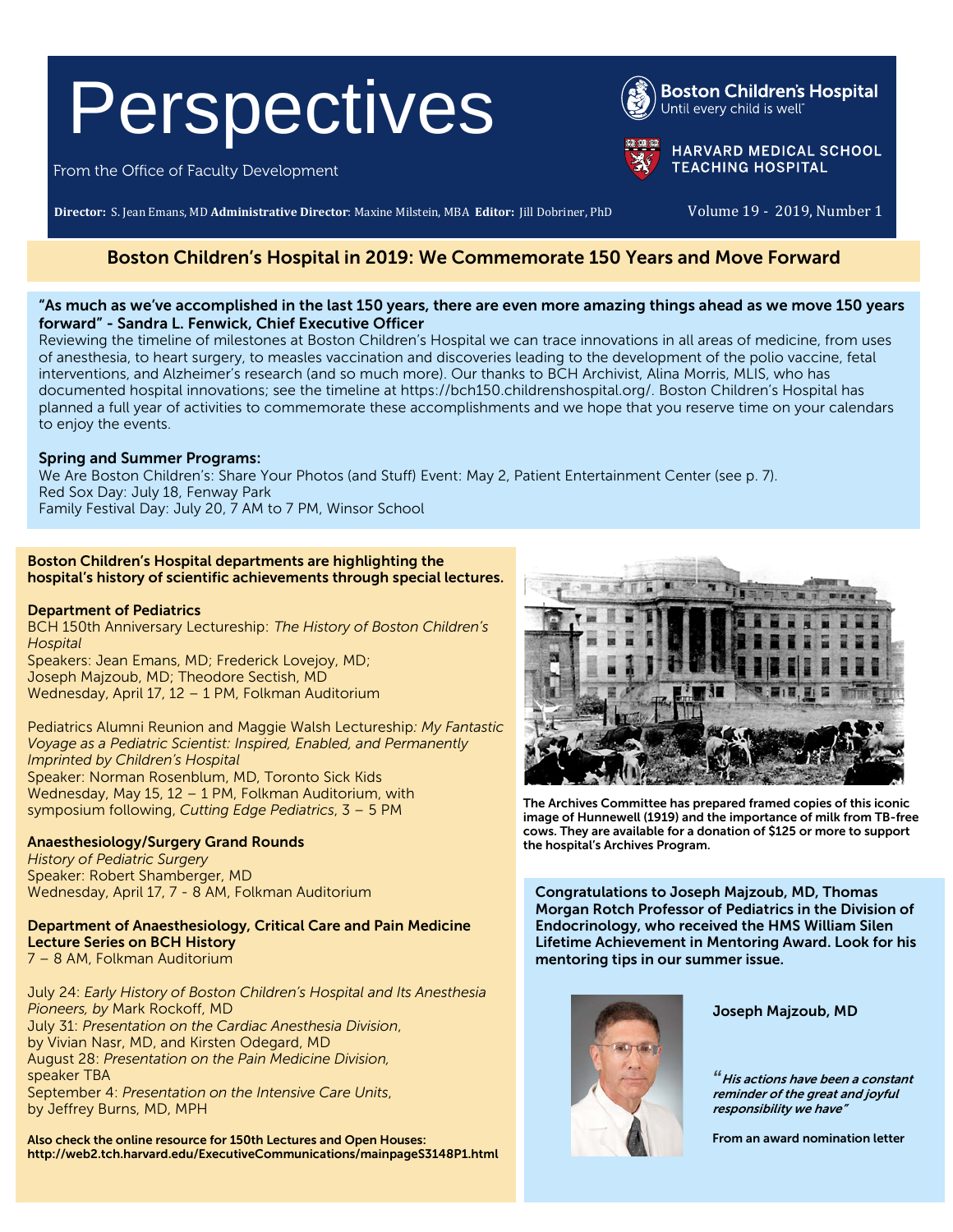#### Office of Health Equity and Inclusion Starts 2019 with Celebrations By Valerie Ward, MD, MPH; Nikki Tennermann, MSSW; Rachelle Pierre

The Office of Health Equity and Inclusion continues to advance culturally effective pediatric health care through educational programming, workforce development and research in health equity. On January 17, 2019, the Annual Boston Children's Hospital Martin Luther King Jr. Observance was held in Folkman Auditorium. The event featured many components: the Voices of Renaissance youth choir; spoken word poetry; opening prayers from Ron Lacro, MD; closing prayers from Hobson Louis, MDiv, interfaith chaplain; and a keynote lecture titled "What Would Martin Think" by Dr. Wayne Riley, President of the State University of New York (SUNY) Downstate Medical Center. Dr. Riley advocated for action to address health equity across multiple specialties within pediatrics.

The Inaugural Boston Children's Hospital Medical Staff Organization (MSO) Pediatric Health Equity Grant was announced at the MLK Jr. Observance. This one-year grant, a collaboration between the Office of Health Equity and Inclusion, the OFD and the MSO, supports innovative projects aimed at promoting equitable health outcomes and reducing health care disparities in the pediatric population.

During the Observance, Boston Children's 2019 Black Achiever Awardees, Angela Perry-Quest and Kim Alleyne, were honored for their commitments and service to Boston Children's Hospital. We congratulate the MLK Observance Committee and its chair Karol Jordan for their outstanding work on the event.

On February 13, 2019, the 2019 Black History Month Grand Rounds was held with the invited guest speaker Dr. André Churchwell. Dr. Churchwell is the Dean for Diversity Affairs and Professor of Medicine, Radiology and Radiological Services and Biomedical Engineering at Vanderbilt University School of Medicine, the Chief Diversity Officer of Vanderbilt University Medical Center, and brother of Boston Children's President and COO Dr. Kevin Churchwell. Dr. André Churchwell's lecture, "Building Diversity and Inclusion: A Voyage," discussed how to advance equity and inclusion at an academic medical center. Dr. André Churchwell highlighted key successes at Vanderbilt with respect to diversity, equity and inclusion, ranging from their diversity history timeline exhibit, Second Look interview weekend, and an Executive Diversity Council.

# The Office of Health Equity and Inclusion Participates in BCRP Training Programs

The Boston Combined Residency Program held a "Second Look" interview event on Wednesday, January 30th for training program applicants from historically underrepresented groups in medicine. The program was attended by 18 medical students from across the country. The Office of Health Equity and Inclusion Medical Director Valerie Ward, MD, MPH, provided opening remarks for the event, and Special Advisor for Trainee Affairs Camila Mateo, MD, moderated a panel session. Many thanks to Chief Residents Katie Nash, MD, and Amanda Gomez, MD, and to Physician-in-Chief Gary Fleisher, MD, Program Director Theodore Sectish, MD, and Associate Program Director Thomas Sandora, MD, MPH, for their successful "Second Look" event.

The first recipient of the **Medical** Staff Organization (MSO) Pediatric Health Equity Grant is Maya Ilowite, MD, for her project "Experiences with Home Symptom Management among Low Socioeconomic Status Parents of Children with Cancer."





Left to right: Kevin Churchwell, MD, President and COO, with Wayne Riley, MD, MPH, MBA, MACP



Left to right: Valerie Ward, MD, MPH, Medical Director, Office of Health Equity and Inclusion, with André Churchwell, MD, Chief Diversity Officer, Vanderbilt University Medical Center

#### Director's Perspectives, by S. Jean Emans, MD

As you know, 2019 marks the 150th anniversary of Boston Children's Hospital and we are commemorating the founding of the hospital with the slogan "150 Years Forward." The expression signifies our continued dedication to community service, innovative research, clinical care, and medical education programs that shaped our history and will bring us into the future as the leading pediatric hospital. Our first newsletter of 2019 highlights the recent programs of the BCH Office of Health Equity and Inclusion and how health equity forms a central element in our hospital mission. I hope you take some time to reflect on adding your legacy to the next 150 years.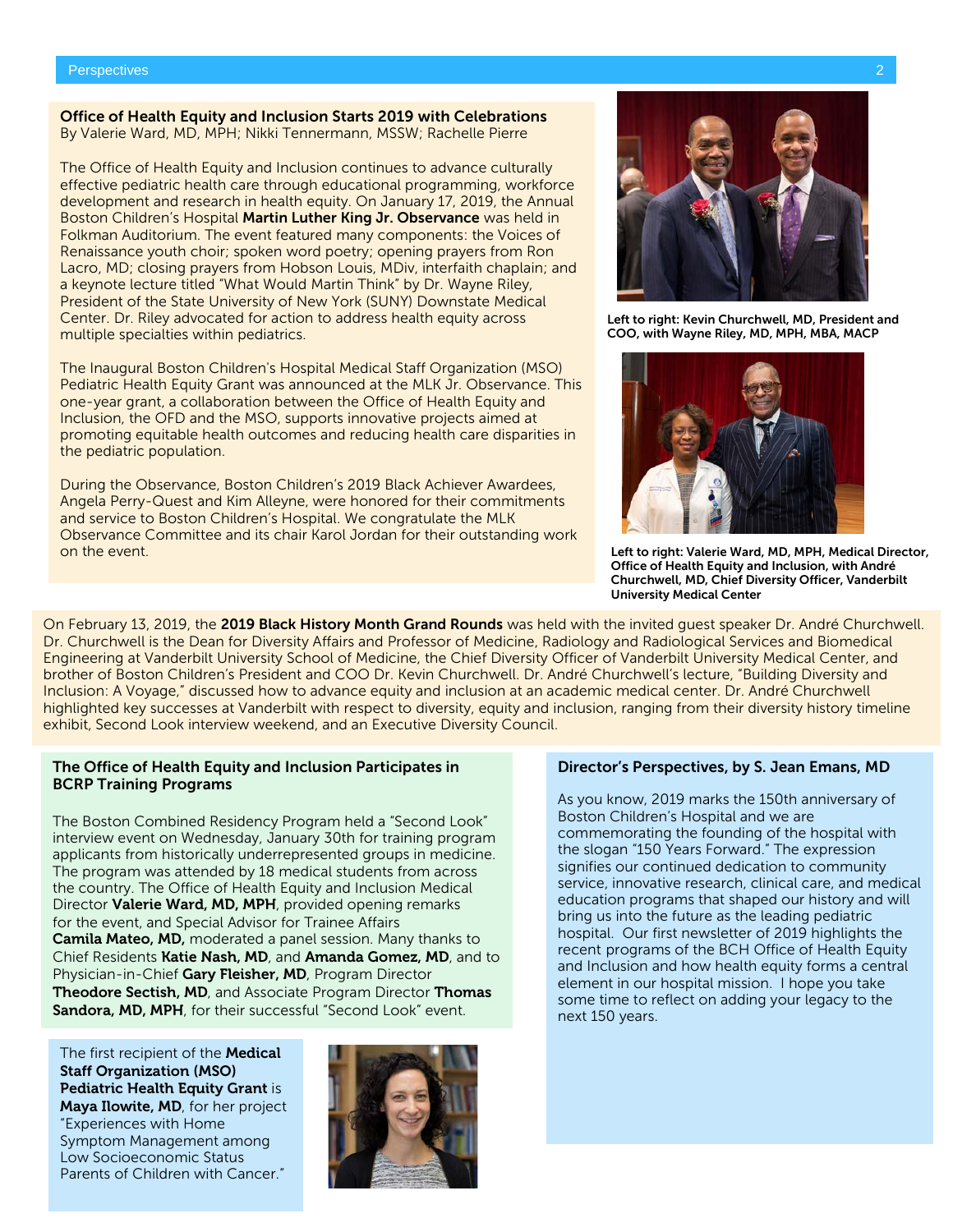#### Christopher Landrigan, MD, MPH, Appointed Division Chief of General Pediatrics

Christopher Landrigan, MD, MPH, Professor of Pediatrics, has been appointed Division Chief of General Pediatrics, succeeding Mark Schuster, MD, PhD, who left Boston Children's Hospital in October 2017 to become the Dean and CEO of the Kaiser Permanente School of Medicine. Dr. Landrigan, who received his MD from the Mount Sinai School of Medicine and MPH from the Harvard School of Public Health, has been a BCH faculty member since 2000 and has held a secondary appointment at Brigham and Women's Hospital where he directed the Sleep and Patient Safety Program. Dr. Landrigan's research focuses on ways to reduce medical errors; he has developed patient safety measurement tools and has led efforts in residency programs to improve communication, teamwork, and safety. Dr. Landrigan received the Medical Student Teaching Award from Harvard Medical School in 2001; the Charles A. Janeway Award for Excellence in Clinical Teaching from BCH in 2005; and the Medical Educator Award for Mentorship in Medical Education from BCH in 2014.



Christopher Landrigan, MD, MPH

# 2019 BCH Partnership and Conexión Fellowship Recipients

Given Boston Children's commitment to leadership development, the Office of Health Equity and Inclusion, the Office of Faculty Development and Human Resources are pleased to announce this year's awardees for The Partnership and Conexión, two local leadership development programs for multicultural professionals. The Partnership awardees include Karen Spencer, MD, MS, MPH, Instructor in Neurology, Karen McAlmon, MD, Instructor in Pediatrics, Division of Newborn Medicine and Amanda Grice, MS, RDMS, Modality Ultrasound Operations Manager, Radiology. The Conexión awardees include Claudio de Gusmao, MD, Instructor in Neurology, Suemei Portugues, MBA, Global Patient Access Manager, Department of Cardiovascular Surgery and Michael Wells, Clinical Administrative Coordinator, Multi-Disciplinary ICU. To learn more about The Partnership, view [www.thepartnershipinc.org/.](http://www.thepartnershipinc.org/) For more information about Conexión, vie[w www.conexion-all.org/.](http://www.conexion-all.org/)

Office of Faculty Development Advisory **Committee** 

**Elizabeth Armstrong, PhD Sandra Burchett, MD, MS Vincent Chiang, MD Jessica Henderson Daniel, PhD Lynne Ferrari, MD Laurie Fishman, MD James S. Kasser, MD Margaret Kenna, MD, MPH Monica Kleinman, MD Jordan Kreidberg, MD, PhD Alan Leichtner, MD, MSHPEd Frederick H. Lovejoy, MD Joseph A. Majzoub, MD Shari Nethersole, MD Jane W. Newburger, MD, MPH Lori Newman, MEd Orah S. Platt, MD Tina Poussaint, MD Elizabeth Rider, MD, MSW Chloe Rotman, MLIS Lynda Schneider, MD Robert Shamberger, MD Lydia Shrier, MD, MPH Nicole Tennermann, MSSW Valerie L. Ward, MD, MPH Alan Woolf, MD, MPH**



Pictured (left to right): The Partnership, Inc. Mid-Career Fellows Leadership Development Program 2019 Awardees: Karen McAlmon, MD, Karen Spencer, MD, MS, MPH and Amanda Grice, MS, RDMS. 2019 Conexión Leadership Development 2019 Awardees: Suemei Portugues, MBA and Michael Wells. Not pictured in top photo: Conexión Awardee Claudio DeGusmao, MD

Claudio de Gusmao, MD, 2019 Conexión Awardee



Check Office of Health Equity and Inclusion Upcoming Events on p. 6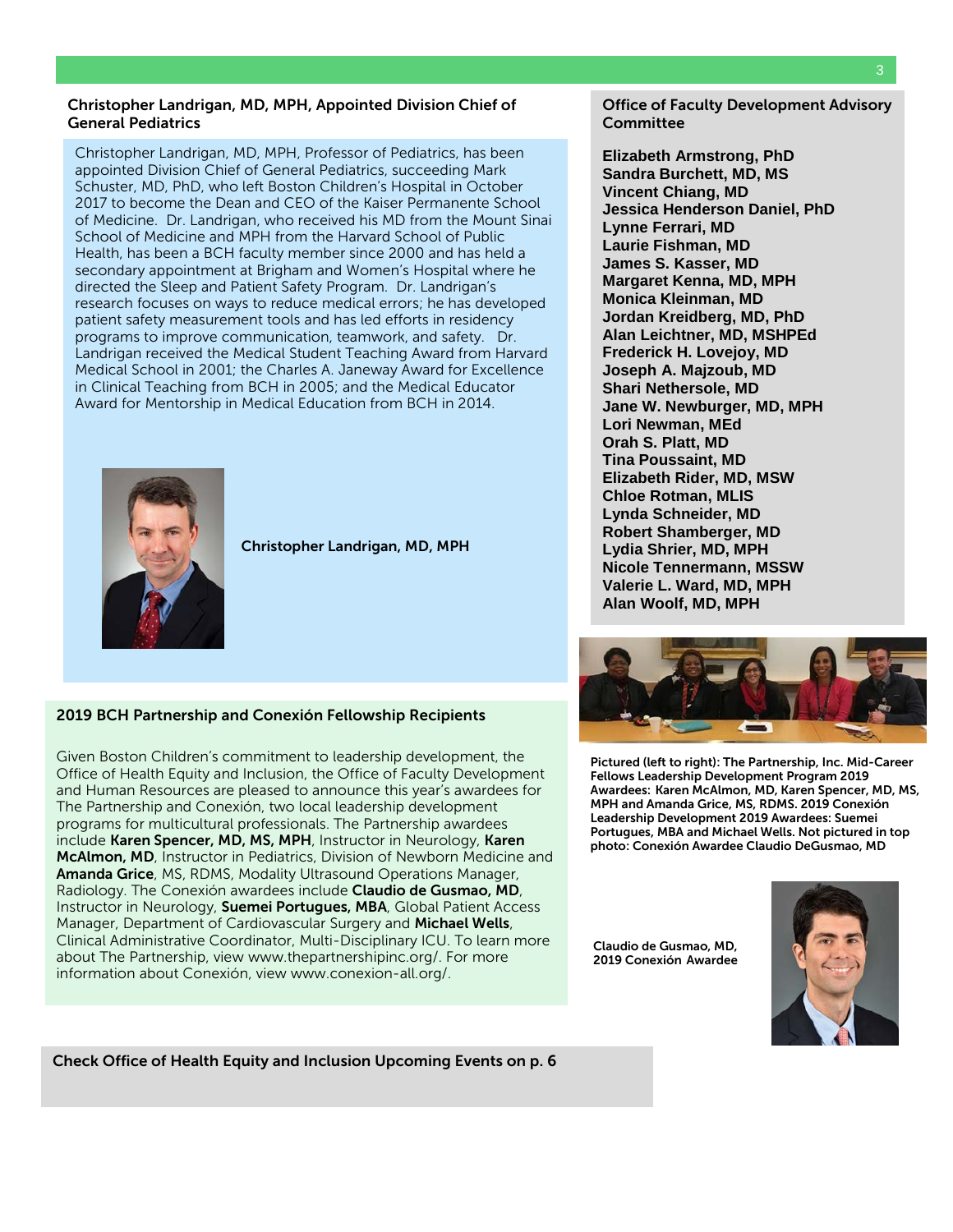



# **Spring is Faculty Development Season!**

**Sponsored by CEO Sandra Fenwick, President and COO Kevin Churchwell, Jean Emans, and the Office of Faculty Development (OFD)**

# **2019 Career and Life Skills Seminar Series**

**Getting Your Basic Research Funded**

**Speaker: Jordan Kreidberg, MD, PhD; Professor of Surgery [and Pediatrics](mailto:OFD@childrens.harvard.edu) Tuesday, April 9, 12 – 1 PM, Karp 7 Conference Room, lunch provided Co-sponsored by the Office of Faculty Development and the Office of Fellowship Training** This workshop is designed to present strategies, tips, and practical guidance for fellows and junior faculty to obtain funding for basic research.

#### **Successful Strategies for Foundation Funding Speakers: Lisa Kaufman, Assistant VP, Foundation Relations; Brenna Eagan, Officer, Corporate/Foundation Relations**

Thursday, May 2, 12 -1 PM, Karp 6 Conference Room, lunch provided

Learn about the resources available to you through the Foundation Relations team at the BCH Trust. From developing a proof of concept to launching a breakthrough in the field, foundation funding is an important catalyst for advancing discovery. The session will discuss a powerful tool called COS Pivot, a free, comprehensive database of funding opportunities which offers a new way of exploring funding prospects and managing the solicitation process.

# **How to Plan a Productive Annual Career Conference**

**Speakers: Margaret Kenna, MD, MPH, Professor of Otology and Laryngology Alan Leichtner, MD, MSHPEd, Professor of Pediatrics and Chief Medical Education Officer Moderator: Jean Emans, MD, Mary Ellen Avery Professor of Pediatrics and Director, OFD** Tuesday, May 21, 12 to 1 PM, Karp 7 Conference Room, lunch provided

This workshop will introduce you to the OFD Career Conference Form, how you can prepare responses/questions in advance of the meeting, and tips for interacting with your chair/mentor.

# **Strategies for Saving for College**

# **Speaker: Jonathan Griswold, MD, Instructor in Anesthesia**

Wednesday, May 22, 2 to 3:30 PM, Karp 6 Conference Room

As college costs continue to outpace inflation, careful and early planning is essential. Dr. Griswold will discuss various strategies for saving for college and the pros and cons of the different types of college savings plans. The primary focus will be on "529" college savings plans.

# **Graduate Medical Education Day and Spring Education Retreat**

**Sponsored by:**

**BCH Academy for Teaching and Educational Innovation and Scholarship; Office of Graduate Medical Education; Office of Faculty Development; Boston Combined Residency Program Medical Education Academy**

**Tuesday, April 23: Patient Entertainment Center**

4 – 5:30 PM, Health Professionals' Education Poster Session in the Patient Entertainment Center **Wednesday, April 24: Folkman Auditorium**

12 – 1 PM, GME Grand Rounds: The Power of "How Are You Doing": Engaging Patients with Chronic Conditions and Their Families, by Carole M. Lannon, MD, MPH and Laurel K. Leslie, MD, MPH

1:10 – 2:20 PM, Spring Education Retreat: Keynote Address -- Applying Education Technologies to Your Teaching, by Roy Phitayakorn, MD, MHPE

2:30 – 4:45 PM, Spring Education Retreat Workshops: 3 workshop options on using technology in teaching

For more information, contact [GME@childrens.harvard.edu](mailto:GME@childrens.harvard.edu) or [BCHAcademy@childrens.harvard.edu](mailto:BCHAcademy@childrens.harvard.edu)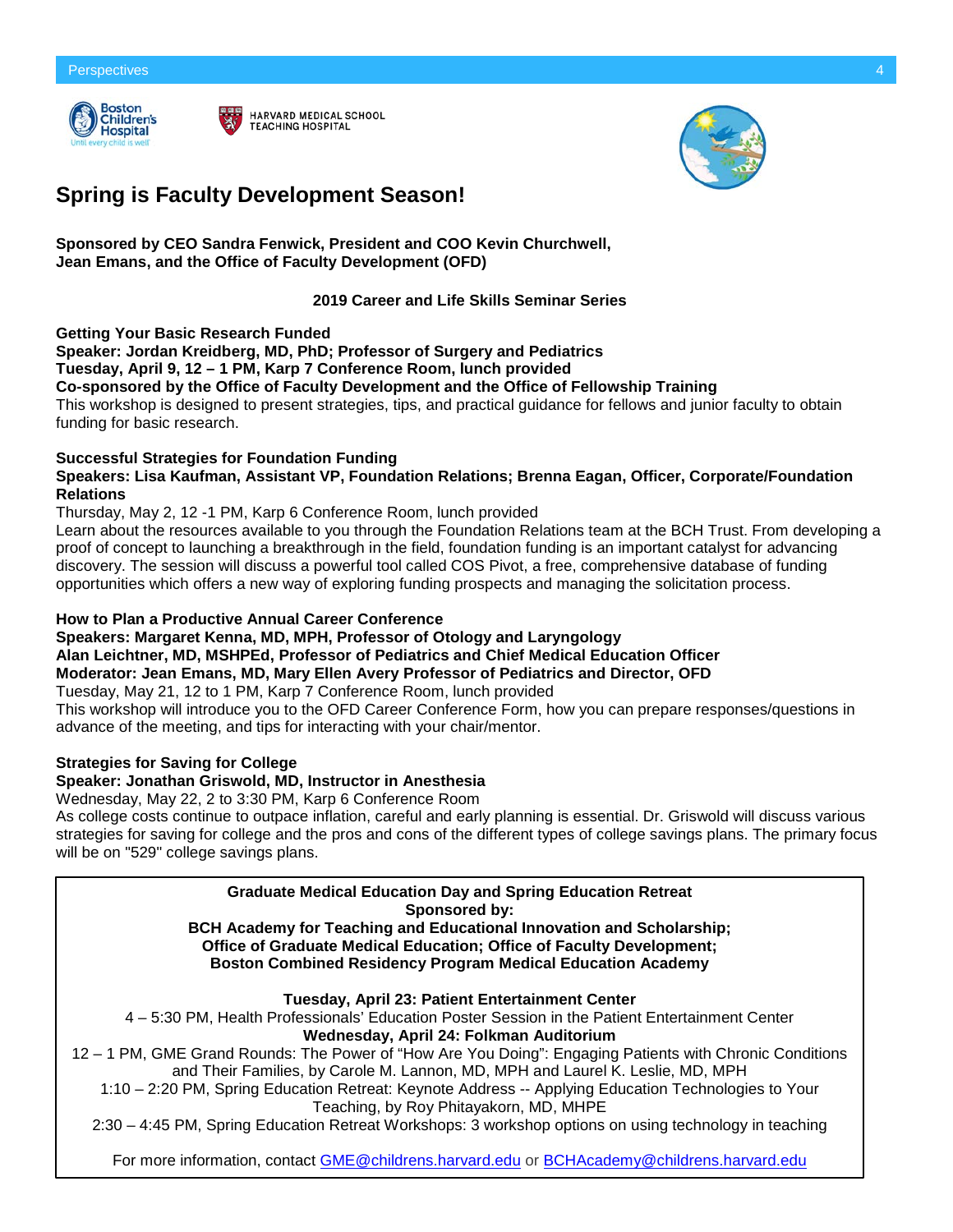# Give Yourself a Break: Create Space in Your Schedule for Recovery

The Office of Faculty Development has co-sponsored with the Medical Library a series of "Give Yourself a Break" bookmarks to remind our faculty, trainees, and staff to take some time to recover from stress. The yoga pose pictured below, "Chair Twist," can be practiced in an office or at home. If you would like to request bookmarks for your department/division/program, please contact [ofd@childrens.harvard.edu.](mailto:ofd@childrens.harvard.edu)

Our upcoming spring 2019 bookmark will provide a guide to brief meditations at 3 times during the workday. Look for the bookmarks at a spring OFD workshop or at the Medical Library (Main Library on the 5th Floor of the Longwood Center, LC 5110).

*Meditations and yoga poses suggested by Jamie Lee Palaganas Heath, MD, Registered Yoga Teacher (RYT), Instructor in Neurology, and Emily Jean Davidson, MD, MPH, Registered Yoga Teacher (RYT), Assistant Professor of Pediatrics. Bookmarks designed by David Chrisom.*



#### What We Are Reading this Spring:

Nina A. Rauscher, MS, RN, CPHQ, Vice President Health Affairs: *The Four Agreements-A Practical Guide to Personal Freedom*, by Miguel Angel Ruiz and Janet Mills

Valerie Ward, MD, MPH, Medical Director, Office of Health Equity and Inclusion: *Handbook of Diversity Management: Inclusive Strategies for Driving Organizational Excellence, 2nd ed. Edition* by Deborah L. Plummer, PhD

Nikki Tennermann, MSSW, Administrative Director, Office of Health Equity and Inclusion: *Becoming* by Michelle Obama Jill R. Kavanaugh, MLIS, AHIP, Knowledge Program Librarian at the Center on Media and Child Health and the Clinic for Interactive Media and Internet Disorders: *Always Hungry? Conquer Cravings, Retrain Your Fat Cells, and Lose Weight Permanently* by David Ludwig

Chloe Rotman, MLIS, Manager of Library Services: *The Sellout* by Paul Beatty

Anna Dorste, MLIS, Medical Librarian: *The Virgin Suicides* by Jeffrey Eugenides

Katie Loughrey, Archivist: *Memes to Movements: How the World's Most Viral Media Is Changing Social Protest and Power* by An Xiao Mina

Rachelle Pierre, Administrative Associate, Office of Health Equity and Inclusion: *What I Know For Sure* by Oprah Winfrey Jill Dobriner, OFD Program Coordinator: *Crampton Hodnet* by Barbara Pym

Please let us know of good books you are reading or books that you would recommend to others.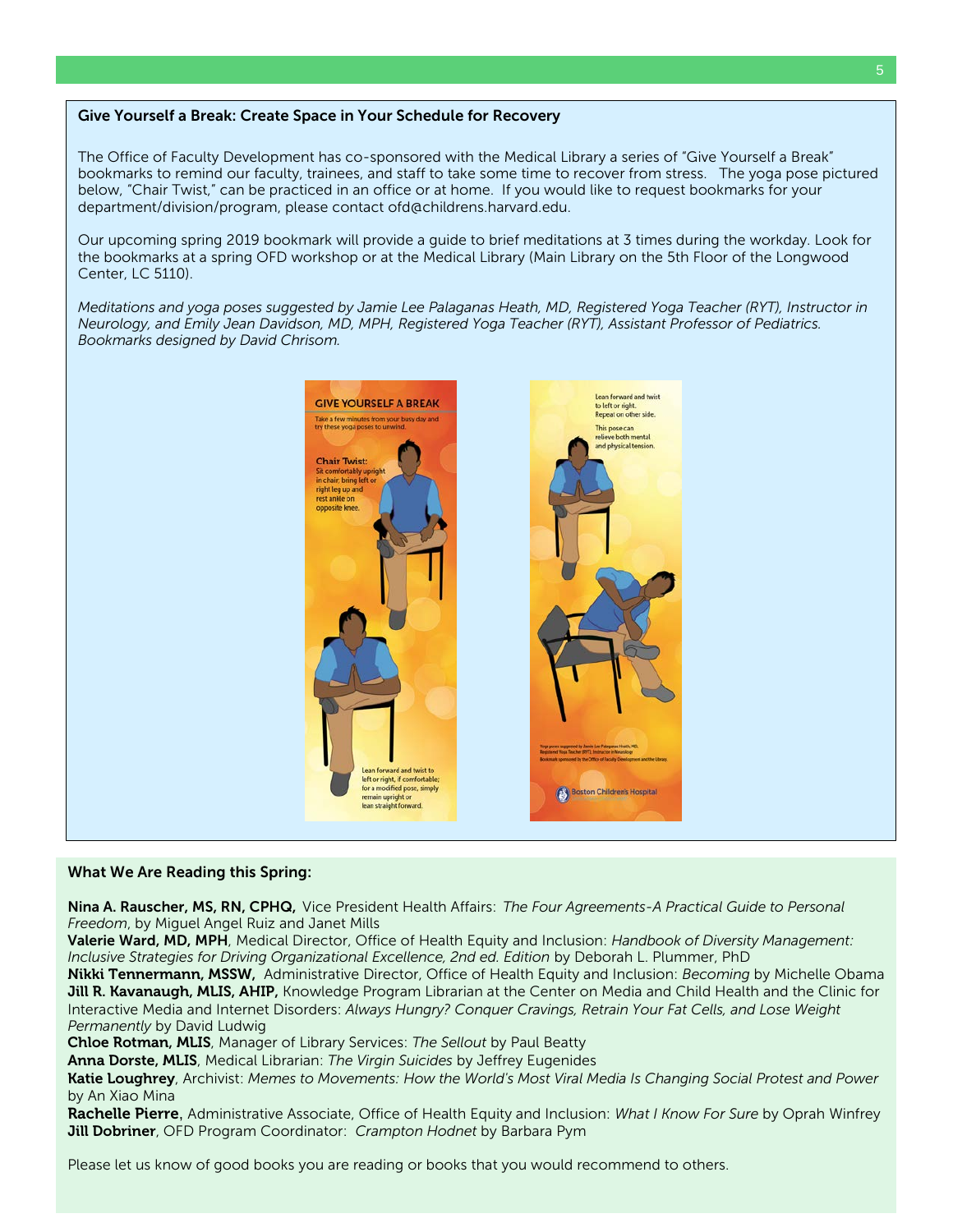# Boston-area Events to Include on Your Calendar: check websites for locations and details

# Saturday, May 11: Waltham Watch City Steampunk Festival**;**

Waltham's annual celebration of the science-fiction worlds of Jules Verne; the event is inspired by Victorian innovation, industry, and fantasy. Artisan crafts, vendors, and costumed performers and attendees can be found on the Waltham common;

see<https://www.watchcityfestival.com/>

Sunday, May 12: Lilac Sunday at the Arnold Arboretum; stretch your legs on the Arboretum's trails during lilac season and your picnic blanket on the grass to enjoy a Mother's Day meal al fresco. A special t-shirt is for sale and the proceeds support the Arboretum; see <https://www.arboretum.harvard.edu/news-events/lilac-sunday/>

Saturday, June 8: Boston Pride Parade; BCH will participate in the joyous gay pride trek in downtown Boston; see <http://www.bostonpride.org/parade/> and check the LGBTQ & Friends website for details<http://web2.tch.harvard.edu/lgbtq/>

Sunday, June 9**:** the annual Eversource Walk for Children's Hospital brings together the diverse communities of patients, families, BCH medical and administrative staff, and trainees to raise funds for BCH initiatives; see<https://on.bchil.org/2HVWWnZ>

Friday, June 21: Summer Solstice Celebration Night at the Harvard **Museums of Science and Culture**; to mark the solstice, free admission to 4 museums, flower crowns, and astronomy lessons are offered from 5 to 9pm; see<https://hmnh.harvard.edu/event/summer-solstice>

# Office of Health Equity and Inclusion Upcoming Events

Please join the Office of Health Equity and Inclusion for two upcoming Grand Rounds lectures:

# "Uncovering and Addressing Unconscious Bias: A Guide For Leaders"

Speaker: Sherri-Ann Burnett-Bowie, MD, MPH Thursday April 25, 2019 at 12pm in Folkman Auditorium

"Advancing Equity at ZSFG – Our Journey Thus Far" Speaker: Tosan Boyo, MPH, FACHE Tuesday, May 14th at 12pm in Folkman Auditorium



Sherri-Ann Burnett-Bowie, MD, MPH



Tosan Boyo, MPH, FACHE

An Arnold Arboretum lilac at peak bloom



Other Arboretum flowering trees are also a spring attraction

# Welcoming our 2019 New Faculty

The Office of Faculty Development's annual orientation for new faculty is scheduled for Tuesday, July 16. Please share the announcement below with 2019 new faculty members, including those transitioning from BCH residents or fellows to faculty.

#### Luncheon and Career Development Orientation for New Faculty

When: Tuesday, July 16, 2019, 12 Noon - 1 PM Location: Folkman Auditorium Lunch will be provided.

Sponsored by the BCH Office of Faculty Development (OFD)

#### Hosts:

Sandra Fenwick, MPH, CEO Kevin Churchwell, MD, President and COO S. Jean Emans, MD, Mary Ellen Avery Professor of Pediatrics; Director of the Office of Faculty Development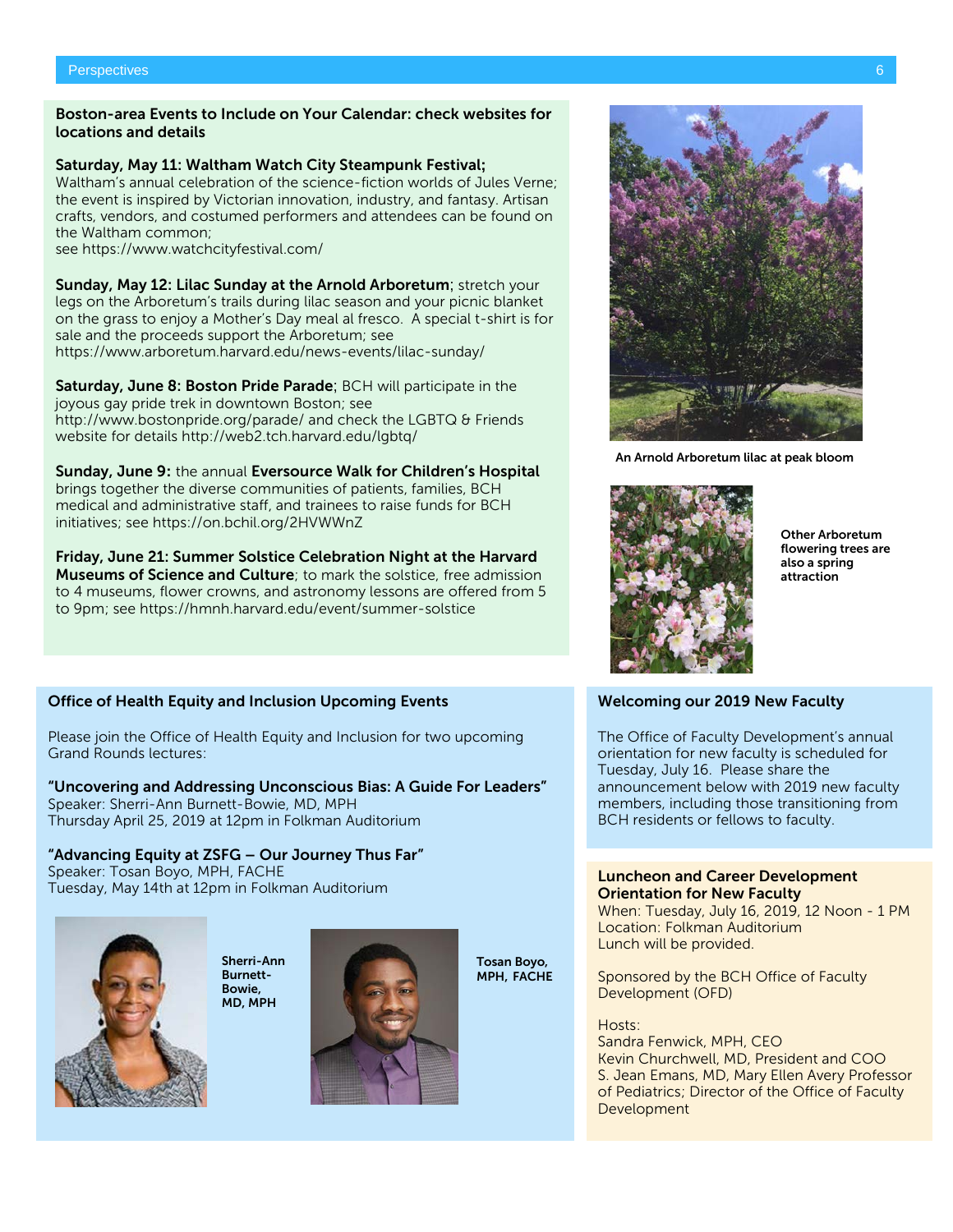#### Commonwealth Funding

# Congratulations to Frinny Polanco-Walters, MD (Clinical Fellow in Adolescent Medicine) on being named a Commonwealth Fellow

The Commonwealth Fund Fellowship in Minority Health Policy at Harvard University is designed to prepare physicians, particularly physicians from groups underrepresented in medicine, to become leaders who improve the health of disadvantaged and vulnerable populations through transforming health care delivery systems and promoting innovation in policies, practices and programs that address health equity and the social determinants of health.

#### Lu-Ann Pozzi, PhD, Receives March 2019 Bravo! Excellence Award

Congratulations to Lu-Ann Pozzi, PhD, Program Administration Manager II in the Office of Fellowship Training, who received the March 2019 Bravo! Excellence Award. Dr. Pozzi has been an enthusiastic partner in many events jointly sponsored by the Office of Faculty Development and the Office of Fellowship Training. Her recommendation letters for the Bravo! Award highlighted her scientific knowledge and her many contributions to the postdoctoral community, including mentorship and insight regarding career paths. Jordan Kreidberg, MD, PhD, Professor of Surgery and Pediatrics, founded the Office of Fellowship Training in 2000 and serves as Faculty Director.

Frinny Polanco-Walters, MD

Jordan Kreidberg, MD, PhD





Lu-Ann Pozzi, PhD

# Are You Exploring Research Grants? Maximize Funding Potential with the BCH Trust Foundation Relations Team

The mission of the Foundation Relations Team is to engage private foundations in the work of BCH and increase grant funding to the hospital. By building relationships with a broad range of foundations, the team grows meaningful partnerships that fuel innovation. The Foundation Relations staff provide a range of services to assist faculty with securing grant funding, including identifying specific foundations for your project, and providing support throughout the proposal process. Contact them to benefit from a network of resources that efficiently link researchers, projects, and funding opportunities.

You can initiate the process by emailing [FoundationRelations@chtrust.org](mailto:FoundationRelations@chtrust.org) with your name, program area, starting date of your BCH faculty appointment, and short form CV. You will be added to their RFP notification list and a team member will follow up to discuss your specific funding needs.

News from the Archives: We Are Boston Children's: Share Your Photos (and Stuff) Event | Thursday, May 2, 2019 | Patient Entertainment Center | 10 am – 3 pm By Alina Morris, MLIS, Hospital Archivist Check BCH Archives website:<http://childrenshospital.libguides.com/archives/events> for complete information

Throughout the last 150 years, Boston Children's has touched the lives of just about every family in New England in some fashion, either through employment opportunities, community outreach or treatment. At this event, we will be collecting archival stories in the form of photos, transcribed memories, and more to help illustrate and document each person's history and contribution to our community, whether you have worked here for decades or just a few months.

Questions? Email archives@childrens.harvard.edu or call 617-355-5286. This event is produced by Boston Children's Hospital Archives Program and the University Archives & Special Collections Department at the Joseph P. Healey Library, UMass Boston. \*All ages may participate and families are invited to come together. Attendees under 18 must have a waiver signed by a guardian.